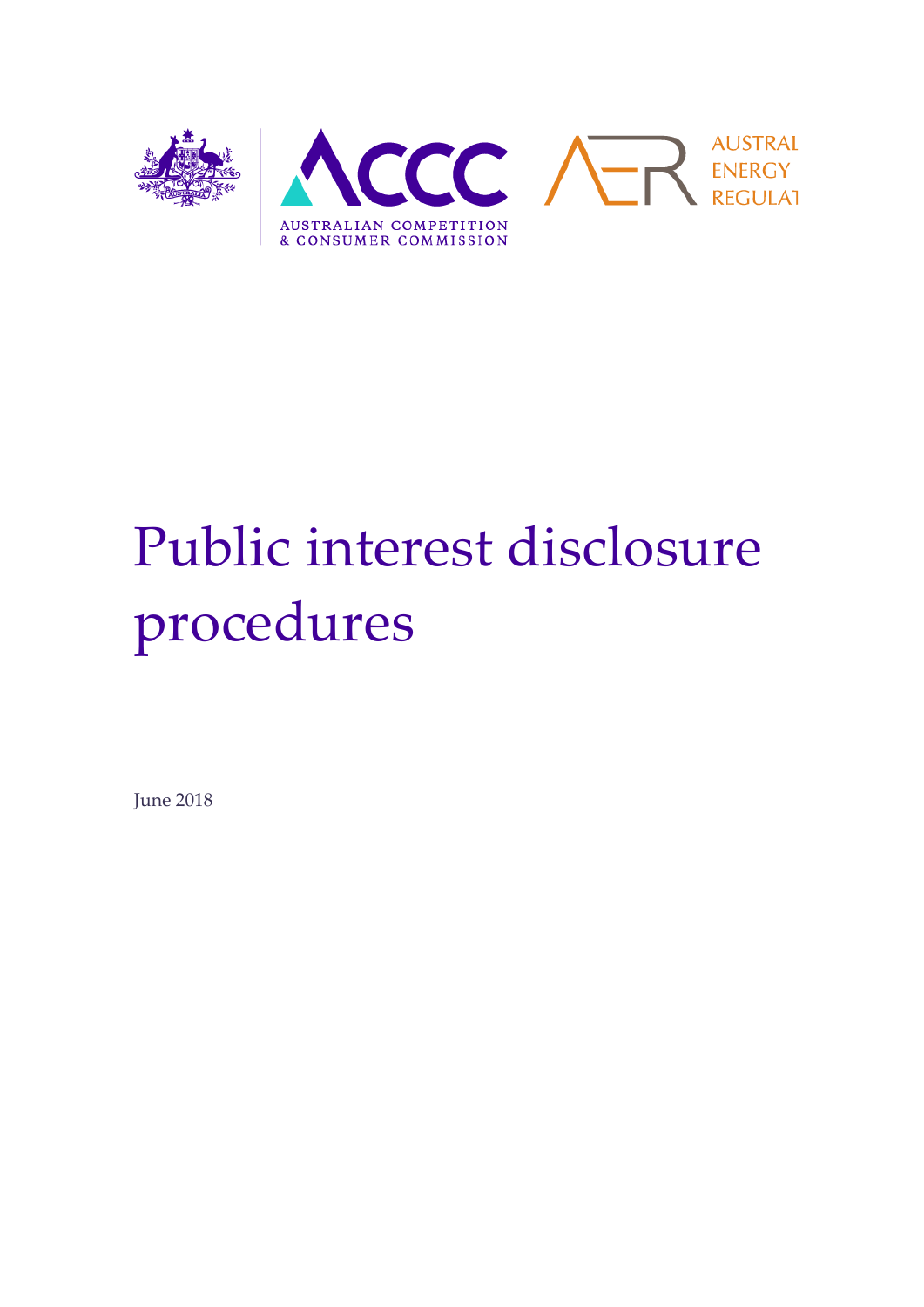# <span id="page-1-0"></span>Contents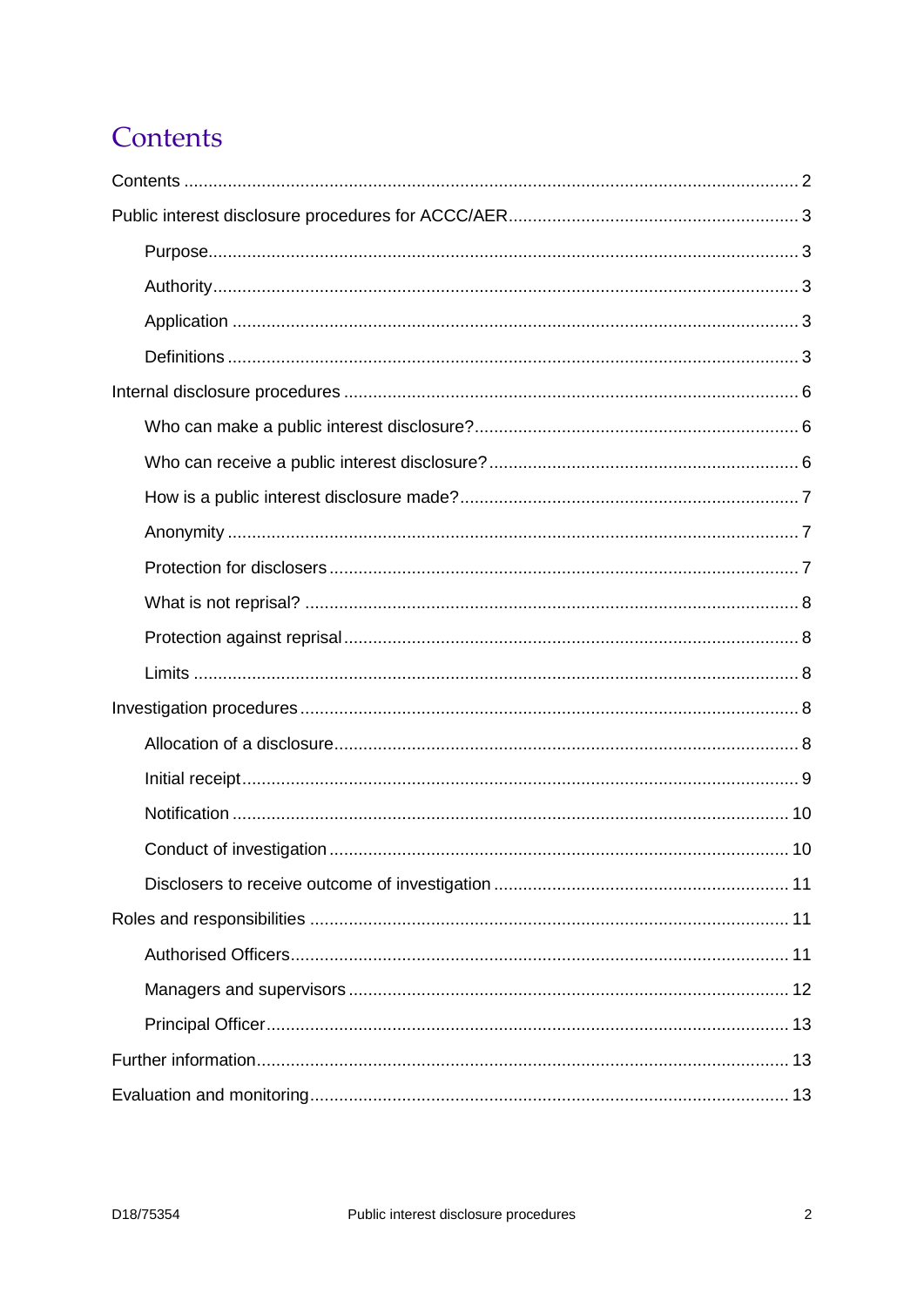# <span id="page-2-0"></span>Public interest disclosure procedures for ACCC/AER

I, Rodney Sims, Chairman, Australian Competition and Consumer Commission (ACCC) and the Australian Energy Regulator (AER), establish these Procedures under s59 of the *Public Interest Disclosure Act 2013* (the PID Act).

These procedures support our commitment to:

- the highest standards of ethical and accountable conduct
- encouraging and investigating public interest disclosures and
- supporting and protecting persons who make public interest disclosures.

These procedures commence June 2018.

Signed:

Dated:

## <span id="page-2-1"></span>Purpose

- 1. This document outlines the ACCC/AER's procedures for dealing with internal public interest disclosures, as required by the PID Act. Where external and/or emergency disclosure may be required, individuals are encouraged to seek independent (external to the ACCC/AER) legal advice.
- 2. The PID Act provides that any public official who wishes to make a disclosure of information, and receive the protections afforded by the PID Act, must follow legislative and ACCC/AER procedures.

## <span id="page-2-2"></span>Authority

- 3. The following legislation also gives authority to these procedures:
	- Public Interest Disclosure Act 2013
	- Public Service Act 1999
	- Public Interest Disclosure Standard 2013
	- Commonwealth Fraud Control Framework.

#### <span id="page-2-3"></span>Application

4. These procedures apply to persons working in, or with a relevant connection to, the ACCC/AER as legislated under s69 of the PID Act.

## <span id="page-2-4"></span>**Definitions**

#### **Authorised Officer**

5. Authorised Officers are the Principal Officer and officers of an agency authorised in writing by the Principal Officer for the purposes of the PID Act (s36). They have a range of decision-making, notification and other responsibilities under the PID Act.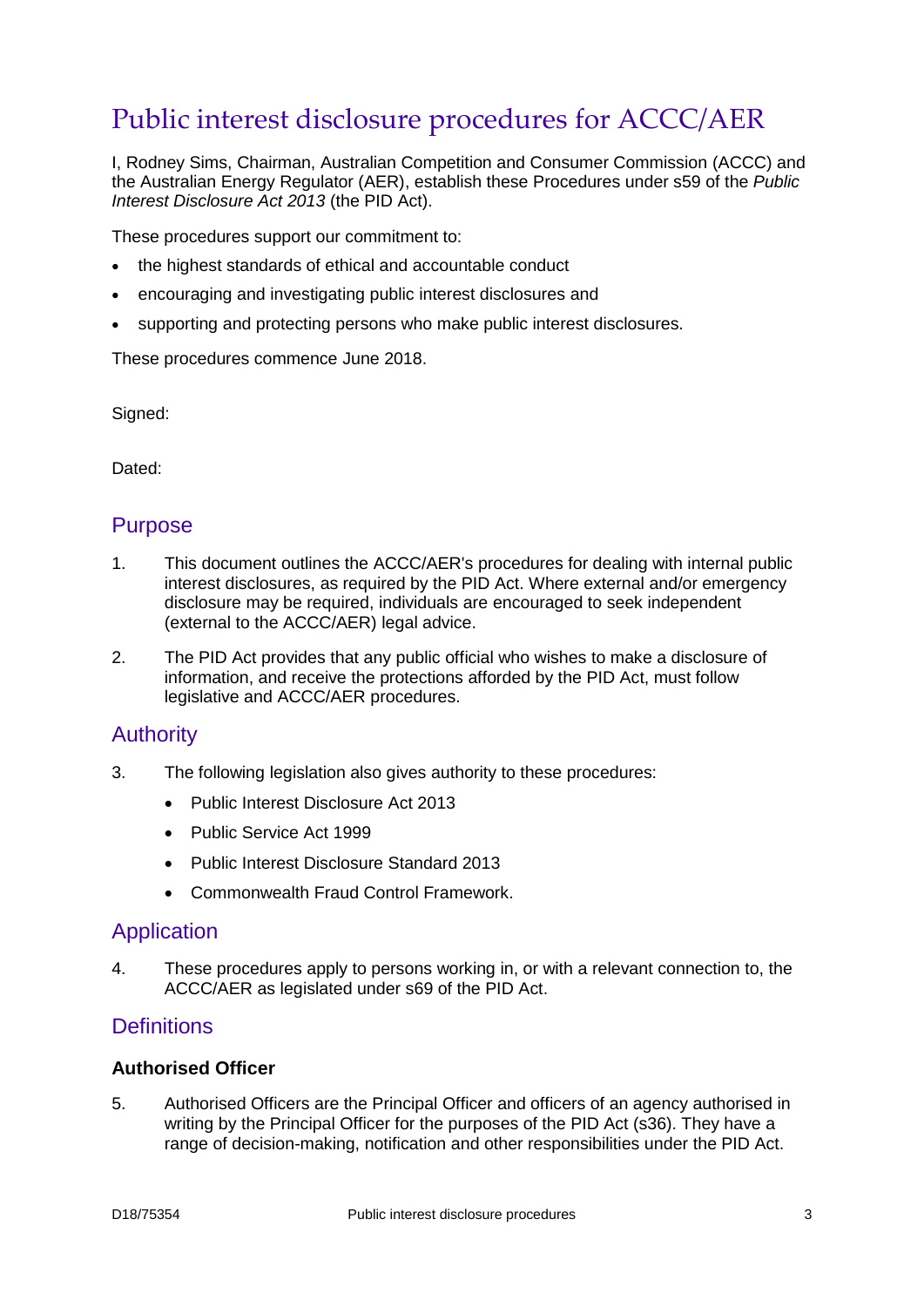Refer to Attachment A of the ACCC/AER [Human Resources Delegations](https://intranet.accc.gov.au/corporate-services/human-resources/planning-management/human-resources-delegations-authorisations) and [Authorisations.](https://intranet.accc.gov.au/corporate-services/human-resources/planning-management/human-resources-delegations-authorisations)

#### **Discloser**

6. A person who was or is currently a 'public official', as defined in s69 of the PID Act who makes a public interest disclosure under the PID Act.

#### **Disclosable conduct**

- 7. Disclosable conduct is defined in the PID Act (s29).
	- In summary terms, disclosable conduct is conduct by an Agency or by a public official that:
	- contravenes a law of the Commonwealth, a State or a Territory; or
	- occurs in a foreign country and contravenes a law in force in that country that applies to the agency or public official and that corresponds to a law in force in the Australian Capital Territory; or
	- perverts, or attempts to pervert, the course of justice or involves corruption of any other kind; or
	- constitutes maladministration, including conduct that:
		- is based on improper motives
		- is unreasonable, unjust or oppressive, or
		- is negligent, or
	- is an abuse of public trust; or
	- is fabrication, falsification, or deception in relation to scientific research, or misconduct in relation to scientific work; or
	- results in the wastage of public money or public property or of the money or property of an authority covered by the PID Act; or
	- unreasonably results in a danger to the health and safety of a person or unreasonably results in or increases the risk of a danger to the health and safety of a person; or
	- results in a danger to the environment or results in or increases the risk of a danger to the environment; or
	- is prescribed by the PID Rules; or
	- is engaged in by a public official that:
		- involves abuse of the public official's position, or
		- could, if proved, give reasonable grounds for disciplinary action against the public official.
- 8. It does not matter whether disclosable conduct occurred before or after 15 January 2014.

It does not matter whether the public official who carried out the alleged conduct has ceased to be a public official since the time the conduct is alleged to have occurred,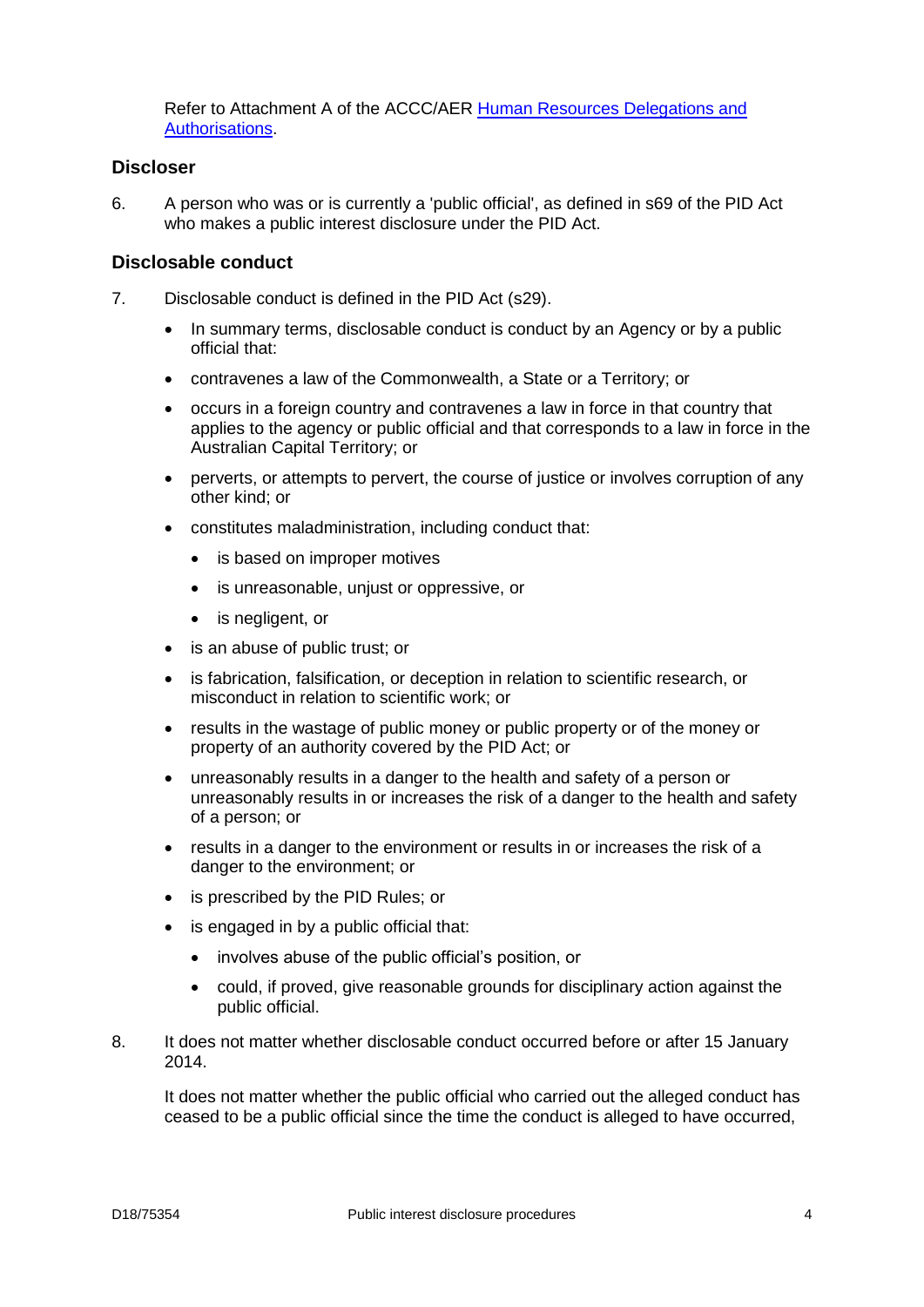but it is necessary that they carried out the conduct in connection with their position as a public official..

#### **Investigating Officer**

9. A Principal Officer or their delegate who will decide whether or not to investigate the disclosure.

#### **Managers and supervisors**

10. A supervisor includes any public official who supervises or manages the discloser (s8).

#### **Ombudsman**

11. Means the Commonwealth Ombudsman. The Ombudsman and the Inspector General of Intelligence and Security (IGIS) have oversight of the public interest disclosure scheme. The Ombudsman is able to receive and investigate complaints about the handling of public interest disclosures.

#### **Principal Officer**

12. The Principal Officer is the agency head or their delegate. See the [Human Resources](https://intranet.accc.gov.au/corporate-services/human-resources/planning-management/human-resources-delegations-authorisations)  [Delegations and Authorisations.](https://intranet.accc.gov.au/corporate-services/human-resources/planning-management/human-resources-delegations-authorisations)

#### **Public interest disclosure**

- 13. A disclosure will be a public interest disclosure if certain criteria are satisfied:
	- The person making the disclosure is, or has been, a public official.
	- The person receiving the disclosure is an appropriate recipient (see table below).
	- The disclosure concerns information that tends to show, or the discloser believes on reasonable grounds, that the information tends to show, one or more instances of disclosable conduct (see table below).

| Type of disclosure            | <b>Criteria</b>                                                                                                                                                                                                                |
|-------------------------------|--------------------------------------------------------------------------------------------------------------------------------------------------------------------------------------------------------------------------------|
| Internal disclosure           | Must be made to an authorised internal recipient—Principal<br>Officer, Authorised Officer or a supervisor of the discloser.                                                                                                    |
|                               | The information tends to show, or the discloser believes on<br>reasonable grounds that the information tends to show, one or<br>more instances of disclosable conduct.                                                         |
| External disclosure           | Must be made to any person other than a foreign public official.<br>May only be made after an internal disclosure has been made,<br>and not dealt with effectively. Further requirements are outlined<br>in the PID Act (s26). |
| <b>Emergency disclosure</b>   | Must be made to any person other than a foreign public official.                                                                                                                                                               |
|                               | May only be made in circumstances where a substantial and<br>imminent danger to the health and safety of one or more<br>persons, or the environment, exists. Further requirements are<br>outlined in the PID Act (s26).        |
| Legal practitioner disclosure | Must be made to an Australian legal practitioner.                                                                                                                                                                              |
|                               | May be made for the purposes of obtaining legal advice or                                                                                                                                                                      |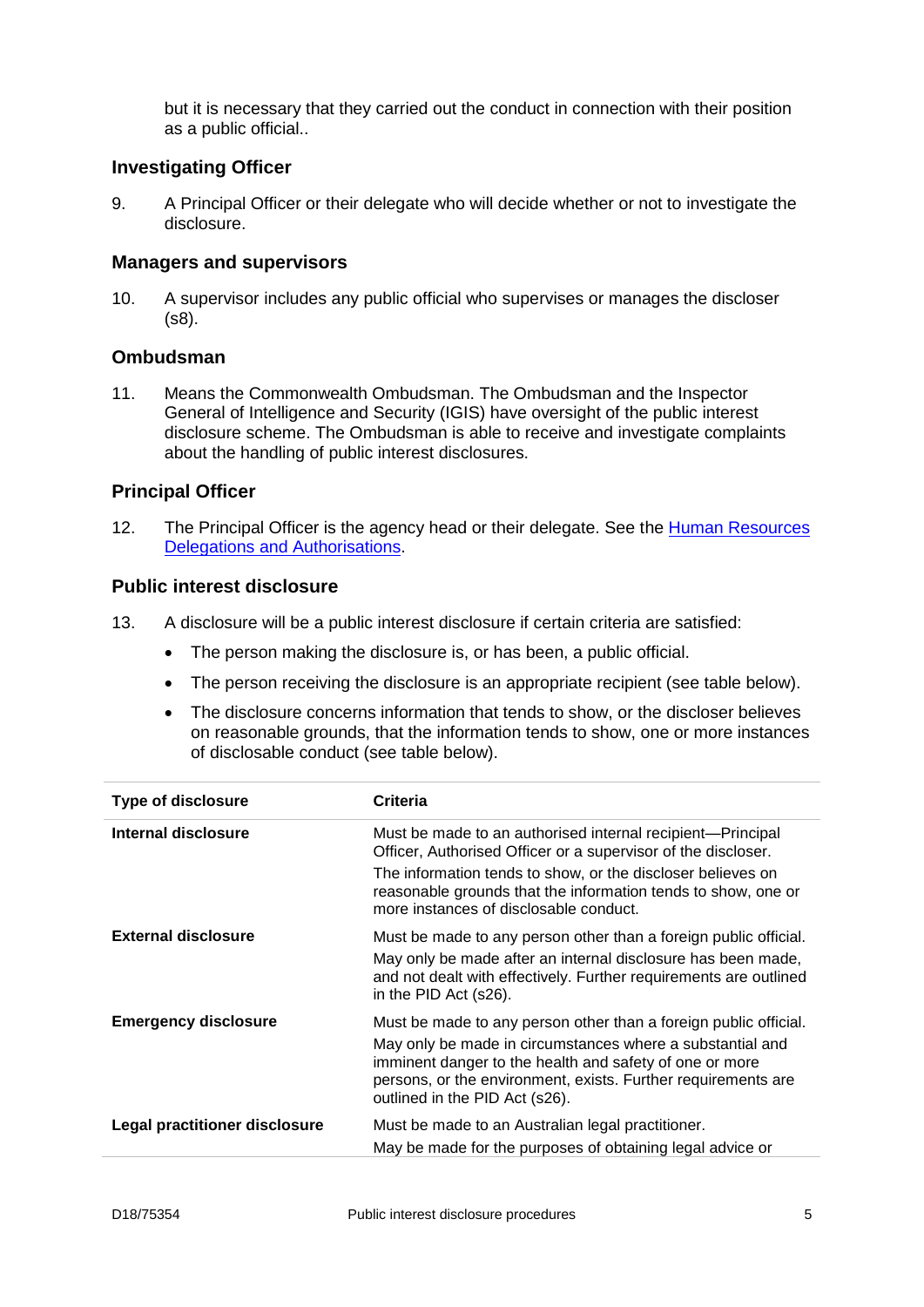professional assistance regarding making a public interest disclosure. Further requirements are outlined in the PID Act (s26).

#### **Public official**

14. A public official is defined in s69 of the PID Act and covers persons who were or are currently working in, or with a relevant connection to the Commonwealth public sector, including individuals who are contracted service providers for a Commonwealth contract, or employees of a contracted service provider and who provides services for the purposes of the Commonwealth contract..

#### **Reprisal**

- 15. Reprisal occurs if someone causes, by an act or omission, any detriment to another person because they believe or suspect that person, or anyone else, may have made or intends to make a public interest disclosure (s13(1)).
- 16. Taking a reprisal is a criminal offence, punishable by imprisonment for two years or 120 penalty units, or both (s19). It is not necessary to prove that a person actually made or intended to make a public interest disclosure (s19(2)): what is relevant is the intention and action (or omission) of the person who took the reprisal.

## <span id="page-5-0"></span>Internal disclosure procedures

17. This section discusses how to make a public interest disclosure; who the disclosure should be directed to; and the protections available to disclosers under the PID Act, as well as the limits of those protections.

## <span id="page-5-1"></span>Who can make a public interest disclosure?

<span id="page-5-2"></span>18. A public interest disclosure may be made by a current or former public official.

#### Who can receive a public interest disclosure?

- 19. A public interest disclosure may be made to the discloser's supervisor, an Authorised Officer of the ACCC/AER, or the Commonwealth Ombudsman.
- 20. A list of Authorised Officers for the purposes of the PID Act can be found at Attachment A to Schedule 2 of the [Human Resources Delegations and](https://intranet.accc.gov.au/corporate-services/human-resources/planning-management/human-resources-delegations-authorisations)  [Authorisations.](https://intranet.accc.gov.au/corporate-services/human-resources/planning-management/human-resources-delegations-authorisations) Authorised Officers are also responsible for explaining to a potential discloser how to make a disclosure in such a way as to ensure the discloser is protected by the PID Act.
- 21. Where a public interest disclosure is made to the discloser's supervisor, the supervisor must inform an Authorised Officer.
- 22. If an individual believes on reasonable grounds that the relevant issue would be more appropriately investigated by the Ombudsman than internally by the ACCC/AER, the individual may make their disclosure directly to an Authorised Officer of the Ombudsman.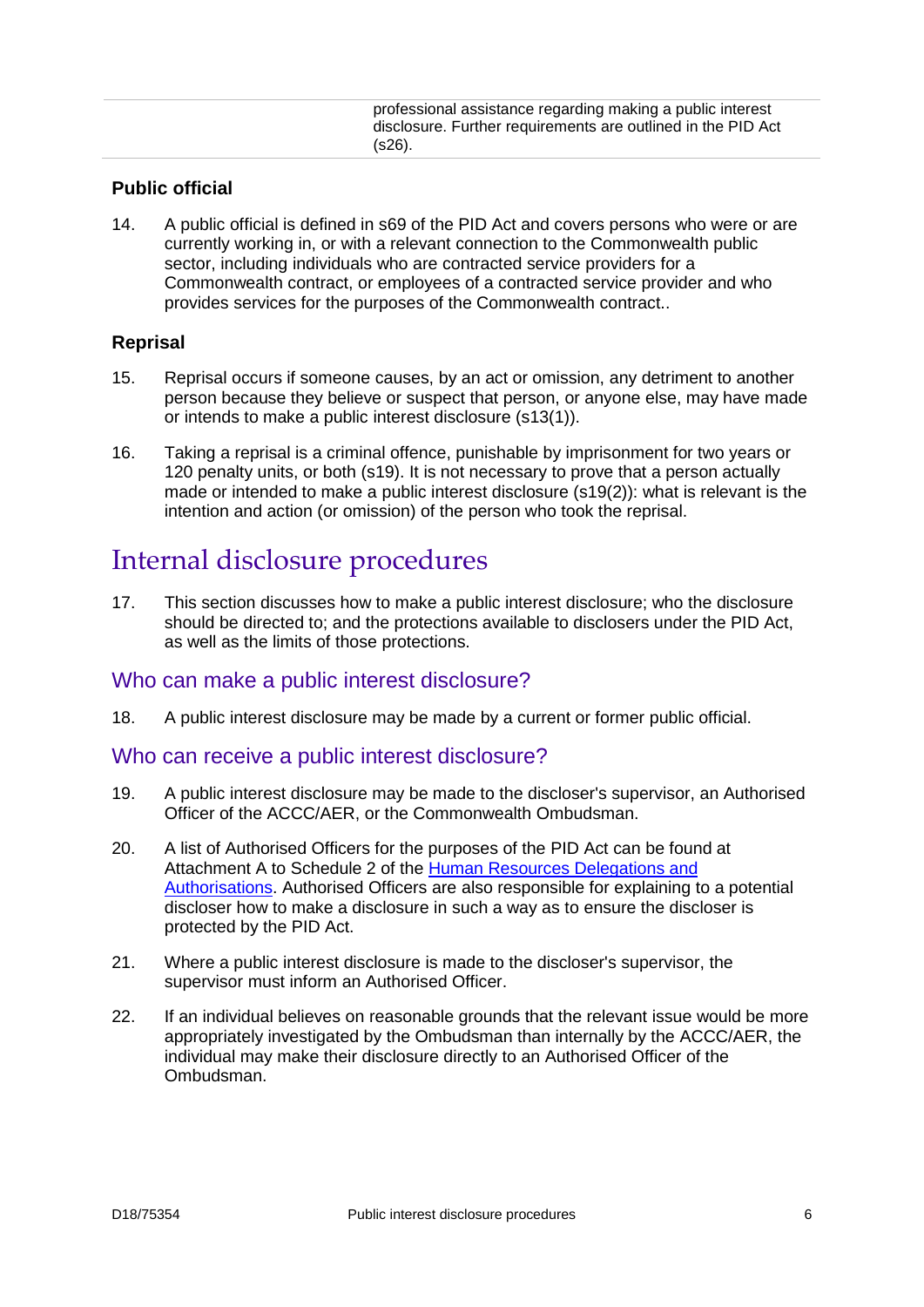## <span id="page-6-0"></span>How is a public interest disclosure made?

- 23. The discloser can make a disclosure either to their supervisor, or to an Authorised **Officer**
- 24. There is no required form of a public interest disclosure; it can be made orally or in writing. Potential disclosers are encouraged to include as much supporting information as possible, so the merits of the disclosure can be appropriately assessed. The Principal Officer has discretion not to investigate the disclosure in certain circumstances (s48).
- 25. A discloser does not need to identify his or her disclosure as a 'public interest disclosure' for the purposes of the PID Act.
- 26. Disclosures may be made by:
	- contacting an Authorised Officer directly
	- contacting your supervisor, who will then contact an Authorised Officer
	- contacting People and Culture Directors who can forward the information to an Authorised Officer. Use:
		- emailing [PID@accc.gov.au](mailto:PID@accc.gov.au) . or
		- ACCC/AER internal mail, marked In-confidence to: 'Director, HR operations Public Interest Disclosure'

## <span id="page-6-1"></span>Anonymity

27. All individuals have the right to make a public interest disclosure anonymously although this may make it impracticable for the disclosure to be investigated.

## <span id="page-6-2"></span>Protection for disclosers

- 28. The PID Act provides immunity from civil, criminal or administrative liability for disclosers.
- 29. The PID Act also makes it an offence to take a reprisal or threaten to take a reprisal against a person because of a public interest disclosure, whether that disclosure has been made, or merely proposed or suspected. A reprisal can involve dismissal of an employee, injury, alteration of a position, or discrimination between employees, but does not include administrative action taken to protect a discloser from detriment<sup>1</sup>. The PID Act also makes it an offence to disclose the identity of a discloser, without their consent. This includes making information public which could reasonably identify a discloser. A penalty of imprisonment for 6 months or 30 penalty units, or both, applies.
- 30. The Principal Officer must take reasonable steps to protect public officials who belong to the agency from detriment, or threats of detriment, relating to public interest disclosures by those public officials.

-

<sup>1</sup> This may include, for example, moving a discloser into a different division within the Agency.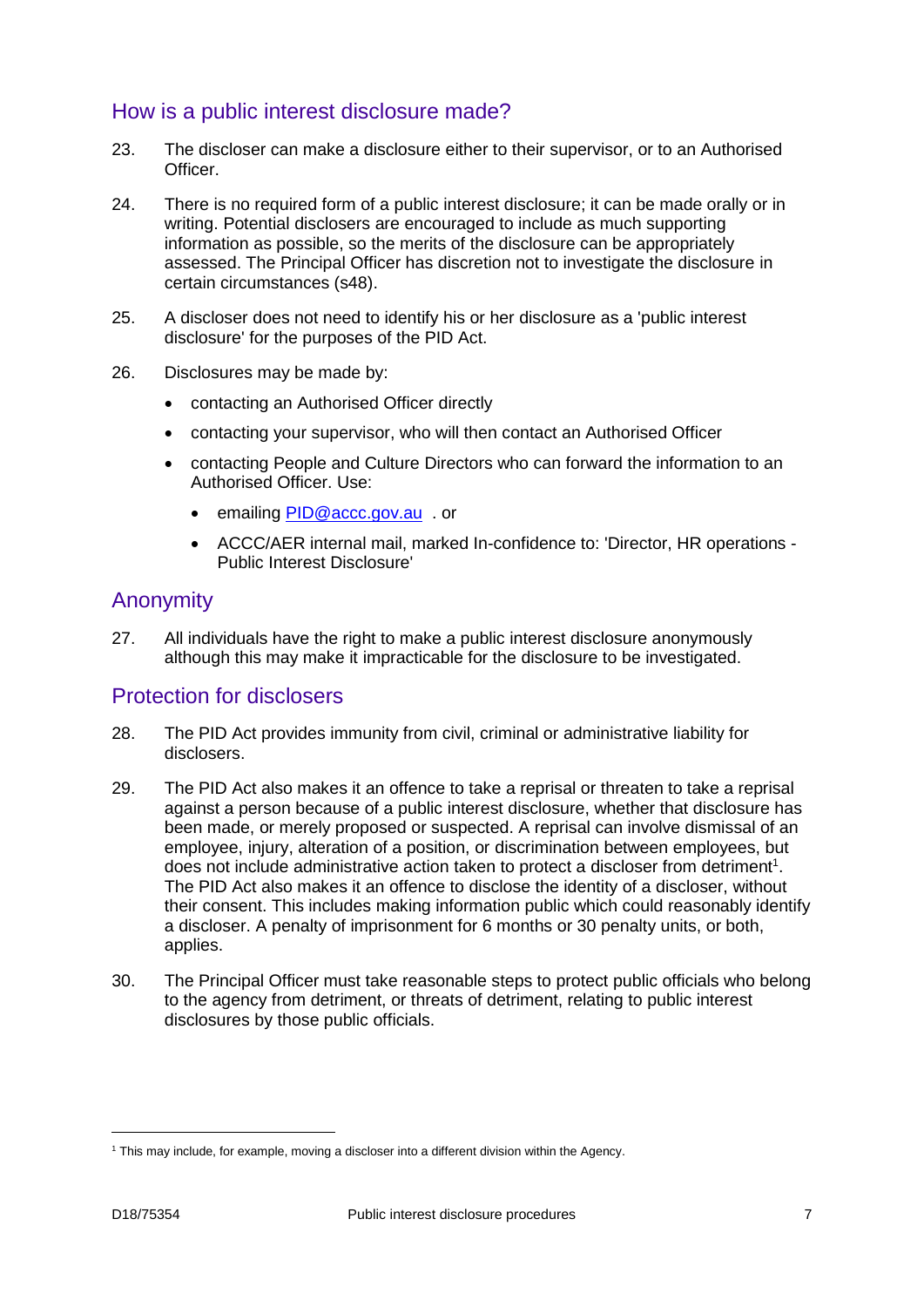## <span id="page-7-0"></span>What is not reprisal?

- 31. Administrative action that is reasonable to protect the discloser from detriment is not a reprisal (s13(3)). For example, where a person has made a disclosure in relation to practices in their immediate work area, it may be appropriate to transfer them to another work area to ensure they are not harassed or victimised. It is important to ensure there is no perception that they are being punished for having made a disclosure.
- 32. Making a disclosure also does not exclude the discloser from reasonable management action for any unsatisfactory performance or wrongdoing on their part such action is not a reprisal.

## <span id="page-7-1"></span>Protection against reprisal

- 33. A person who makes a public interest disclosure is protected from reprisal in the following ways:
	- it is a criminal offence to cause detriment to a person because it is suspected or believed that they have made or will make a public interest disclosure
	- a discloser has the right to apply for an injunction to prevent a reprisal
	- a discloser has the right to apply for compensation for loss, damage or injury suffered from a reprisal.
- 34. The Authorised Officer and/or investigator will conduct a reprisal risk assessment and should encourage the discloser to maintain confidentiality to reduce the risk of reprisal and to contact the Authorised Officer if they think the risk of reprisal has changed.

## <span id="page-7-2"></span>Limits

- 35. Disclosers are only protected by the PID Act if their public interest disclosures are made as required by the PID Act. The requirements are outlined above.
- 36. If you wish to make a public interest disclosure you can seek legal advice about your obligations under the PID Act.
- 37. An individual is not protected from liability for knowingly making a false or misleading statement in the course of making a public interest disclosure.
- 38. Making a public interest disclosure about a course of conduct will not protect an individual if they themselves engaged in that conduct.

# <span id="page-7-3"></span>Investigation procedures

39. This section outlines the procedures taken by the ACCC/AER upon receipt of a public interest disclosure, and how an investigation into a disclosure will be conducted.

## <span id="page-7-4"></span>Allocation of a disclosure

40. When a public interest disclosure has been made to an Authorised Officer, the Authorised Officer must allocate the handling of the disclosure to one or more agencies (which may be or include the recipient agency) unless the Authorised Officer is satisfied, on reasonable grounds, that there is no reasonable basis on which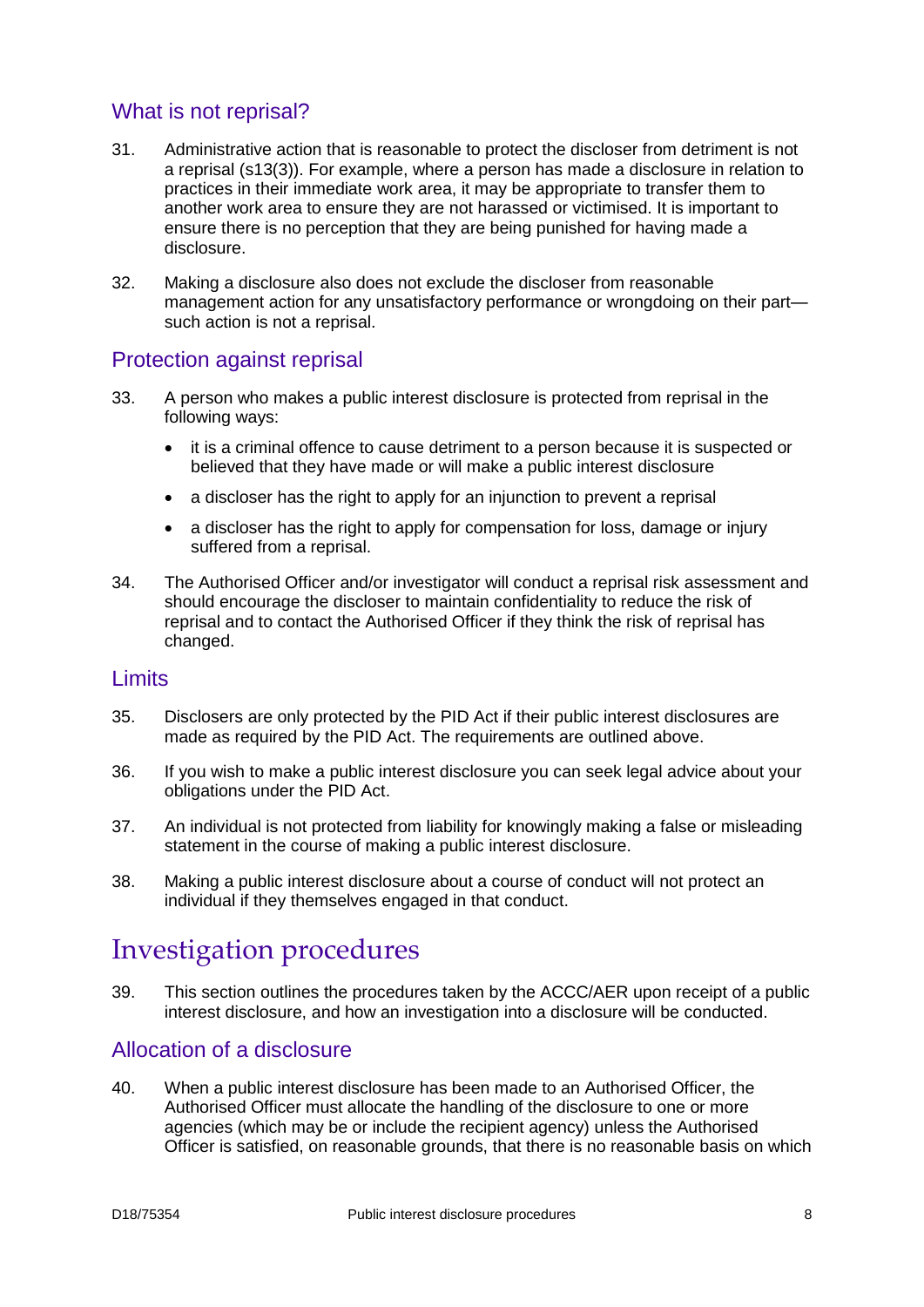the disclosure could be considered to be an internal disclosure. The Authorised Officer will endeavour to allocate a disclosure within 14 days after the disclosure is made to them.

- 41. When an allocation is made to one or more agencies, the Authorised Officer must inform the Principal Officer of each agency to which the allocation is made:
	- the allocation to the agency
	- the information that was disclosed
	- the suspected disclosable conduct (if any)
	- the discloser's name and contact details, if known, and if the discloser consents to the Principal Officer being informed.
- 42. The Authorised Officer must also inform the Ombudsman of the allocation, and if the matter is allocated to an intelligence agency, the Inspector General of Intelligence and Security (IGIS).
- 43. The Authorised Officer must prepare a written record including the following information:
	- the decision to allocate the disclosure (including the name of each agency to which the disclosure is to be allocated)
	- the reasons for the decision
	- where it is allocated to another agency, the consent provided by the agency to which the allocation is made.
- 44. The Authorised Officer must also inform the discloser, as soon as reasonably practicable, the allocation of the disclosure or, if the matter was not allocated, the reasons why the disclosure has not been allocated and any other courses of action that might be available to the discloser under other Commonwealth laws. An appropriate record is to be kept of this notification to the disclosure, including:
	- the day and time the discloser was notified
	- the means by which the discloser was notified
	- the content of the notification.

## <span id="page-8-0"></span>Initial receipt

- 45. After a public interest disclosure has been allocated to the Agency, the Principal Officer or their delegate (the Investigating Officer) will decide whether or not to investigate the disclosure. The Investigating Officer has discretion not to investigate the disclosure if:
	- the discloser is not, and has not been, a public official
	- the information does not concern serious disclosable conduct
	- the disclosure is frivolous or vexatious
	- the information is the same (or substantially the same) as information currently under investigation or that has been previously investigated
	- the information concerns conduct which is being investigated under another Commonwealth law or the Commonwealth's executive power, and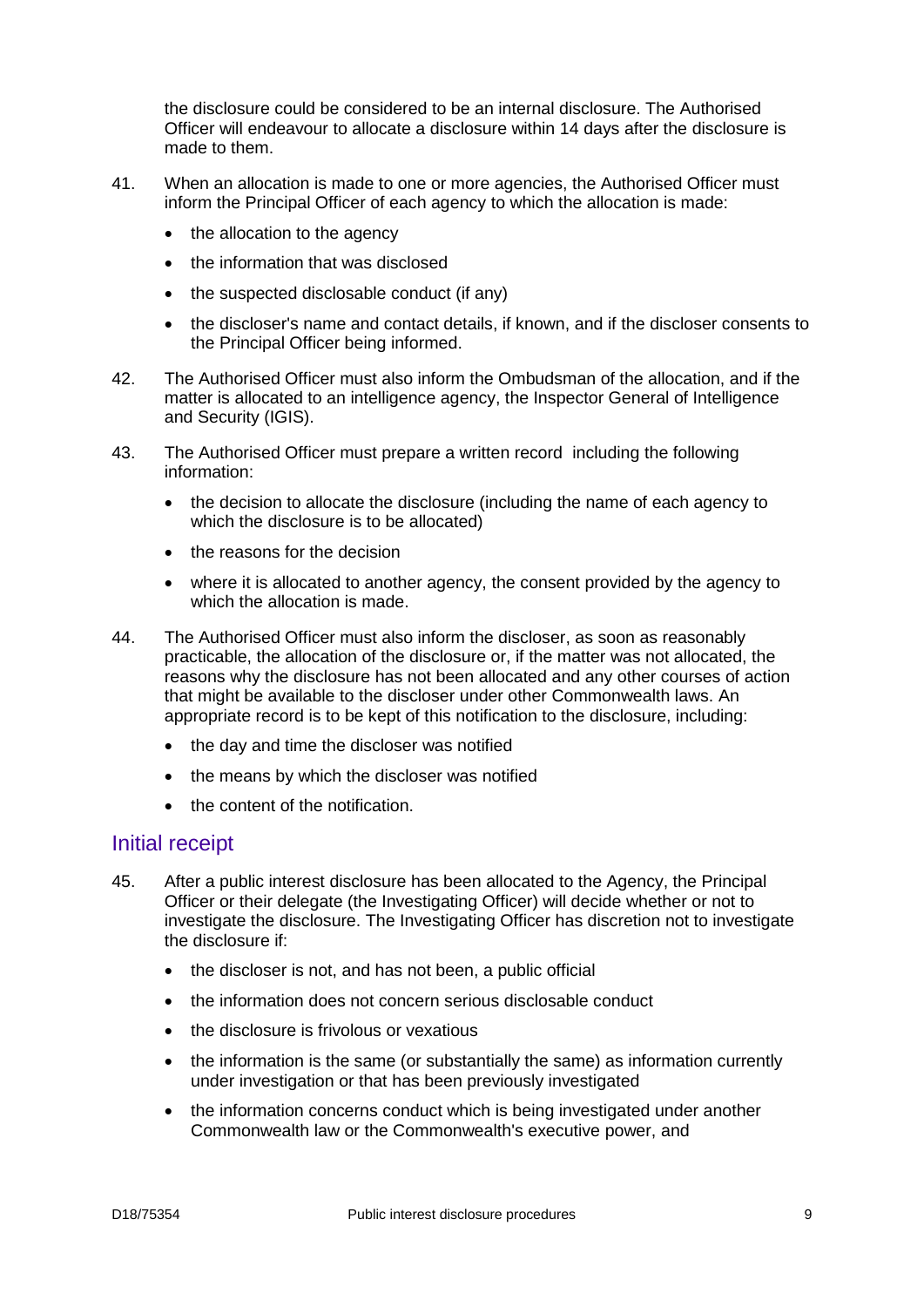- it would be inappropriate to conduct a PID Act investigation concurrently
- the Investigating Officer is satisfied there are no further matters that warrant investigation.
- the discloser has informed the Investigating Officer that the discloser does not want the matter to be pursued, and the Investigating Officer is satisfied there are no further matters that warrant investigation
- it is impracticable to investigate the matter because
	- the discloser's name and contact details are unavailable
	- the discloser refuses or fails to assist the investigation
	- of the age of the information.

## <span id="page-9-0"></span>**Notification**

- 46. Within 14 days of a disclosure being allocated to the Agency, the Investigating Officer must inform the discloser of the Investigating Officer's powers to:
	- decide not to investigate the disclosure
	- decide not to investigate the disclosure further or
	- decide to investigate the disclosure under a separate investigative power.
- 47. As soon as possible after receiving a public interest disclosure, the Investigating Officer will inform the discloser:
	- if an investigation will occur, the estimated length of the investigation
	- if an investigation will not occur, the reasons for the decision and other actions available to the discloser.
- 48. An anonymous discloser will not receive this notification.
- 49. The Investigating Officer must also notify the Ombudsman of any decision not to investigate, and the supporting reasons.

## <span id="page-9-1"></span>Conduct of investigation

- 50. Investigations will be carried out in the manner best suited to each disclosure, as the Investigating Officer sees fit. Each investigation is subject to a statutory time limit of 90 days (though this time limit may be extended upon application to the Ombudsman by either the discloser or the Investigating Officer; or on the Ombudsman's own initiative).
- 51. The Investigating Officer may obtain information and interview people as he or she sees fit for the purposes of the investigation. The Investigating Officer may appoint an employee or external provider to investigate on their behalf. All investigations must be conducted In accordance with the Public Interest Disclosure Standard 2013, Commonwealth Fraud Control Framework, or any procedures established under  $sl5(3)$  of the Public Service Act 1999<sup>2</sup>, insofar as those Guidelines or procedures relate to the conduct in question. Investigative processes must be kept confidential.

-

<sup>2</sup> Relating to alleged breaches of the Code of Conduct.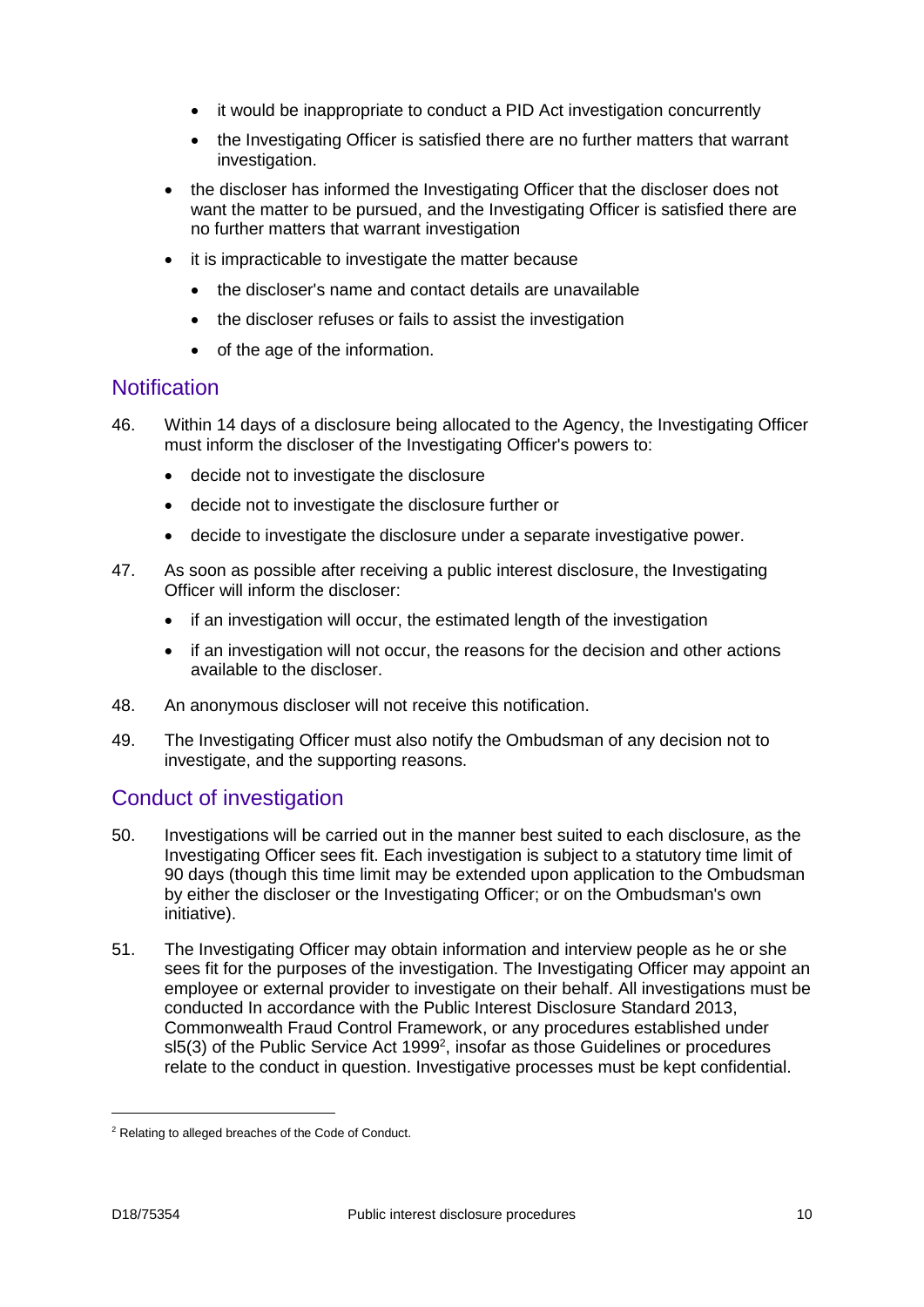- 52. Information gathered in the course of an investigation may not be disclosed or used, except as allowed for by the PID Act. Disclosure or use of the information in any other circumstance constitutes an offence. The Investigating Officer must advise all participants in the investigation process, including the discloser, that they are to maintain confidentiality.
- 53. The investigation will be complete when a final report has been prepared by the Investigating Officer. The report will set out:
	- matters considered in the course of the investigation
	- the duration of the investigation
	- any findings
	- any actions that have been, are being, or are recommended to be taken, and
	- any claims made about, and any evidence of, detrimental action taken against the discloser and the agency's response to those claims and that evidence.
- 54. The report must also, where relevant:
	- identify whether there have been one or more instances of disclosable conduct
	- identify any regulations, rules, administrative requirements or similar matters to which the disclosable conduct relates
	- explain the steps taken to gather evidence, and
	- set out a summary of the evidence, as well as any findings and recommendations made based on that evidence.
- 55. As part of the investigation, an Investigating Officer must assess any risks of reprisal against the discloser, and provide consideration of those risks in his or her final report.

## <span id="page-10-0"></span>Disclosers to receive outcome of investigation

56. A copy of the final investigation report will be provided to the discloser within a reasonable time after the report is prepared, unless the discloser is anonymous.

# <span id="page-10-1"></span>Roles and responsibilities

- 57. This section provides a summary of the obligations of ACCC/AER employees when dealing with a public interest disclosure. All employees in the ACCC/AER have responsibilities in relation to public interest disclosures. Some responsibilities are listed in the PID Act, while others reflect good corporate governance and ethical behaviour.
- 58. All employees and officers of the ACCC/AER must use best endeavours to assist any investigation being carried out under the PID Act, whether conducted by the ACCC/AER Chairperson, a delegate, or the Ombudsman.

## <span id="page-10-2"></span>Authorised Officers

59. Authorised Officers have a range of decision-making, notification and other responsibilities under the PID Act, including: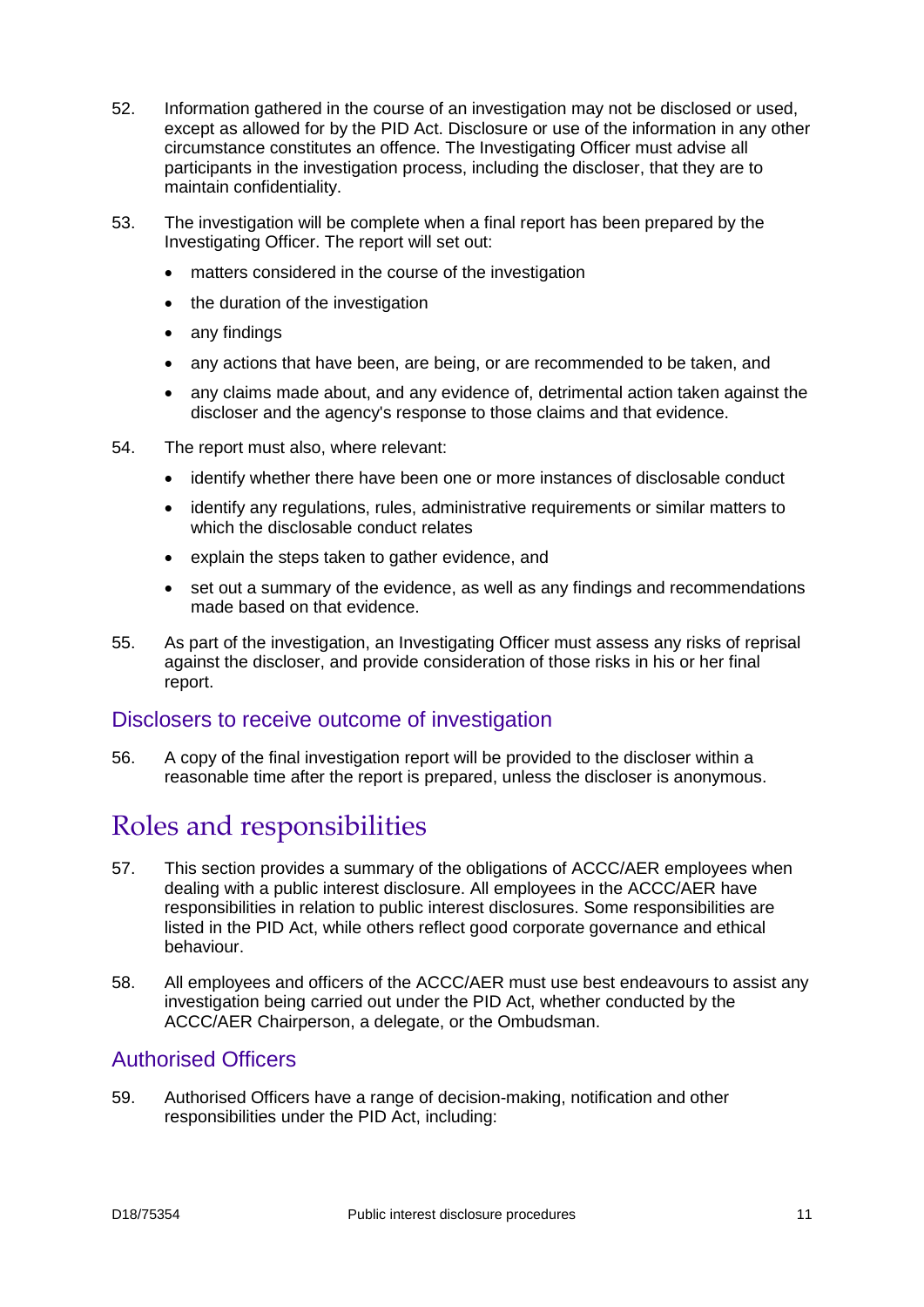- receiving disclosures from current or former public officials about disclosable conduct (s26)
- deeming a person to be a public official to facilitate the making of a public interest disclosure (s70)
- informing a person who may be unaware of the PID Act requirements that information that the Authorised Officer reasonably believes could concern disclosable conduct could be treated as an internal disclosure, explaining the requirements of the PID Act and advising the person of any designated publication restrictions (as defined in s8) that may affect disclosure (s60)
- assessing reported information to determine if there are no reasonable grounds to believe the information could be considered to be a public interest disclosure (s43(2))
- making any preliminary inquiries necessary to make an allocation decision  $(s43(4))$
- allocating all or part of the disclosure to the Principal Officer of their agency and/or another agency, with that agency's consent (ss43(1), (6))
- informing the Principal Officer of each relevant agency, and the Ombudsman or IGIS as appropriate, of allocation decisions and associated information (ss44(1), 44(1A)
- informing the discloser of the allocation decision (s44(2))
- consenting to the allocation of a disclosure by an Authorised Officer of another agency (s43(6))
- advising the discloser of a decision not to allocate, the reasons why and any other course of action that may be available under Commonwealth law (s44(3)).

## <span id="page-11-0"></span>Managers and supervisors

- 60. If the supervisor or manager believes that the information given to them concerns, or could concern, disclosable conduct, they must give that information to an Authorised Officer of the agency as soon as reasonably practicable (s60A).
- 61. Managers and supervisors also have a key role in ensuring that the workplace culture supports the making of public interest disclosures. They can help to do so by:
	- being knowledgeable about the P!D Act and agency procedures, particularly in relation to confidentiality requirements (information which identifies, or may tend to identify, a discloser must NOT be disclosed without the discloser's consent)
	- being approachable to employees who wish to raise concerns
	- holding awareness sessions or discussion forums for their employees
	- ensuring employees undergo available training
	- confronting any workplace prejudices about making a disclosure
	- supporting an employee who they know has made a public interest disclosure and ensuring they are protected from reprisal
	- increasing management supervision of the workplace if necessary (for example, if workplace conflict occurs because a disclosure has been made or an investigation is under way)